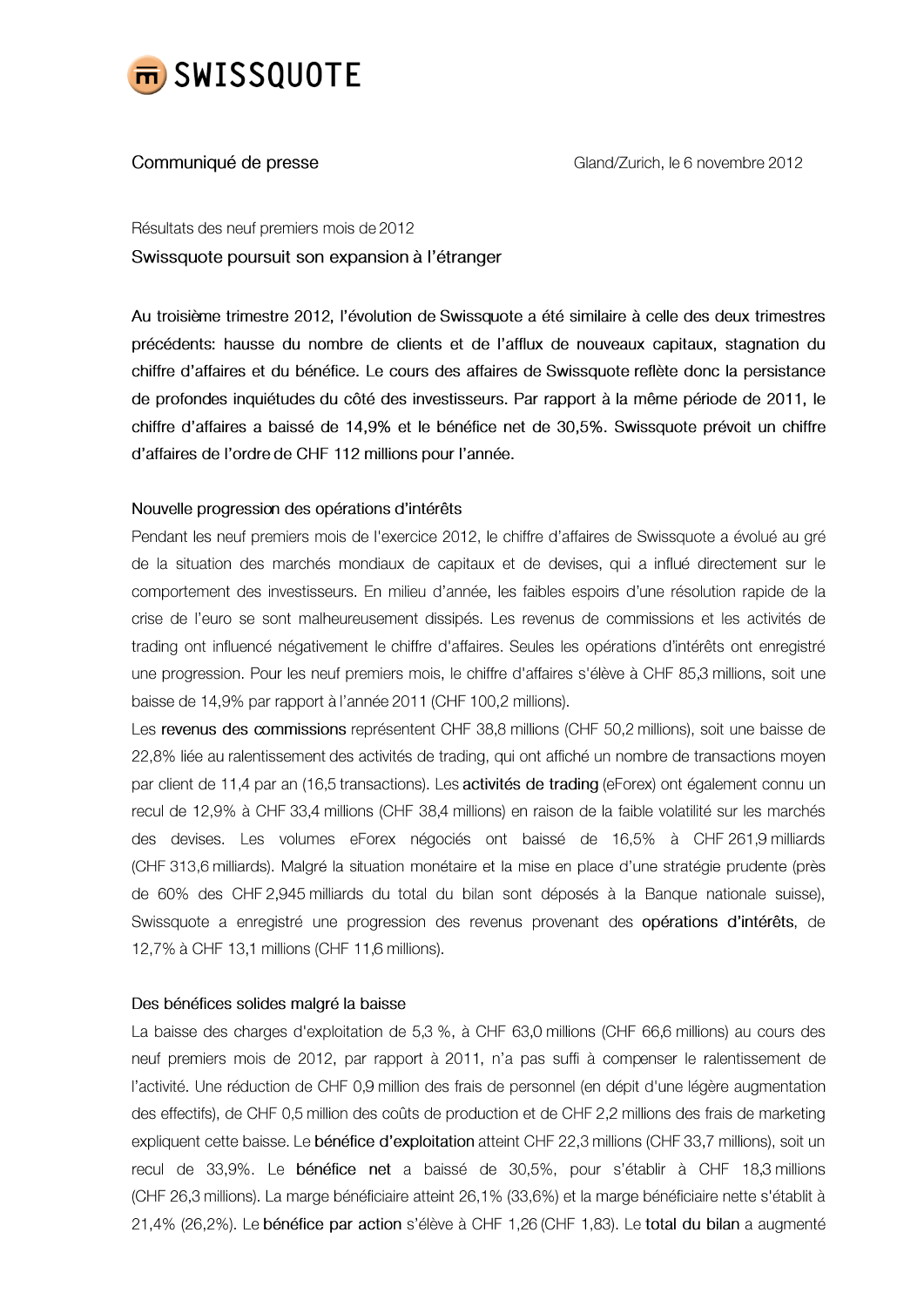

de 13,1% à CHF 2,945 milliards et les fonds propres ont augmenté de 6,1% pour s'établir à CHF 237,7 millions (CHF 224,1 millions). Quant au ratio Bâle II (tier 1), il s'élève maintenant à 21,6%.

Hausse continue du nombre de clients et de l'afflux de nouveaux capitaux

A l'inverse du chiffre d'affaires et des bénéfices, dont la baisse est liée à la situation actuelle, le nombre de clients continue d'augmenter. Le nombre total des comptes clients s'est accru, au cours de la période examinée, de 9,2% par rapport à l'exercice précédent, et s'élève à 201'357. Ces comptes se répartissent ainsi: 159'803 comptes trading (+2,3%), 30'012 comptes épargne (+74,8%), 10'779 comptes eForex (+3,0%) ainsi que 763 comptes ePrivate Banking (+23,9%). La masse sous dépôt atteint désormais CHF 8,571 milliards (CHF 7,280 milliards), soit une hausse de 17,7% par rapport à la période de référence. Fin septembre 2012, les avoirs des comptes trading s'élevaient à CHF 7,946 milliards, épargne à CHF 476,7 millions, eForex à CHF 125,9 millions et ePrivate Banking à CHF 23,6 millions. Au cours des neuf premiers mois, l'afflux de nouveaux capitaux a atteint CHF 805,3 millions (CHF 799,3 millions), soit 0,8% de plus que l'an dernier.

#### Swiss DOTS répond aux besoins des investisseurs

Les volumes de Swiss DOTS (Swiss Derivatives OTC Trading System), lancé fin mai 2012 par Swissquote en collaboration avec Goldman Sachs et UBS, ne cessent d'augmenter. Au cours du seul mois d'octobre ont été effectuées 7'600 transactions, soit 15% de toutes les transactions réalisées sur Scoach avec des produits à effet de levier. Ce bon démarrage va permettre d'élargir l'offre et d'ouvrir la plateforme à d'autres émetteurs et clients. A l'avenir, l'offre Swiss DOTS devrait ainsi pouvoir profiter à des investisseurs non clients de Swissquote. Actuellement, les clients peuvent déjà accéder, sur la plateforme de Swissquote, à plus de 33'000 produits à effet de levier (Scoach: 23'000). La rapidité de ce développement confirme que Swiss DOTS répond vraiment aux besoins des investisseurs et qu'une telle offre a tout à fait sa place, en Suisse, en plus de Scoach. Swiss DOTS apporte à Swissquote un volume supplémentaire non négligeable sans faire baisser le volume traité avec Scoach.

### Augmentation de la demande d'hypothèques en ligne

Depuis un an, Swissquote propose, en partenariat avec la Banque cantonale de Bâle-Campagne (BLKB), des hypothèques en ligne, pour lesquelles la demande augmente constamment. Les crédits accordés jusqu'à présent totalisent CHF 100 millions. Les deux partenaires vont développer les services existants afin d'accélérer cette croissance.

### Ouverture de Swissquote Europe à Malte

Dans le cadre de sa stratégie d'expansion prudente, Swissquote a ouvert en octobre, à Malte, son deuxième site étranger. La MFSA (Malta Financial Services Authorities) a délivré une licence de catégorie 3 à Swissquote Europe, qui peut ainsi, avec le passeport européen, commercialiser sans restriction ses services de Forex dans tous les Etats membres de l'UE. Swissquote Europe emploie cinq collaborateurs à Malte. Les activités opérationnelles sont confiées à Swissquote Bank SA en Suisse. Grâce à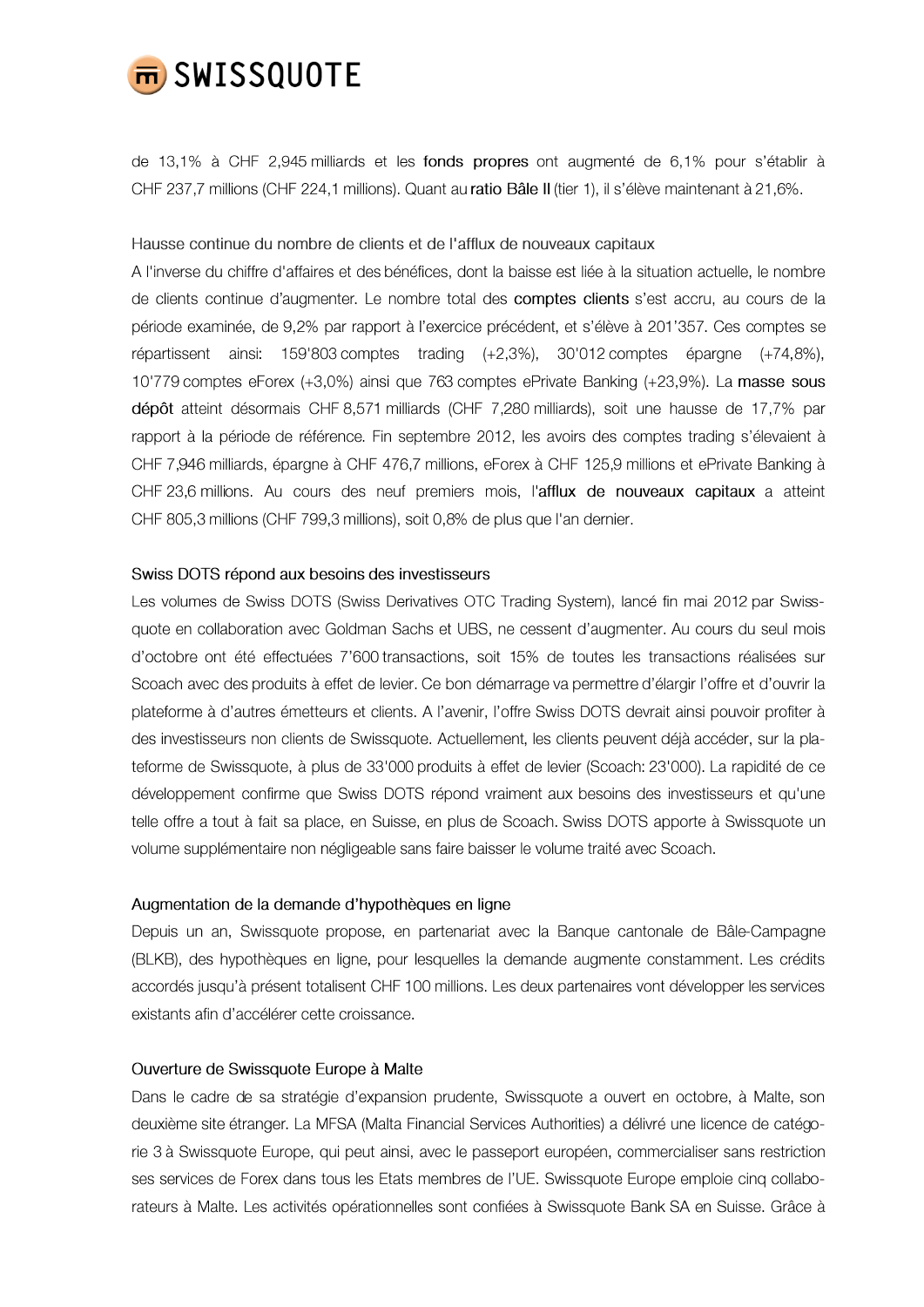

ses deux sites de Malte et de Dubaï (licence de catégorie 4), Swissquote va désormais pouvoir s'imposer rapidement, et réaliser de bons chiffres d'affaires, tant en Europe qu'au Moyen-Orient et en Asie.

Le rapport financier complet pour les neuf premiers mois de 2012 est disponible à l'adresse suivante:http://www.swissquote.ch - LA SOCIETE / Informations aux investisseurs / Rapports

#### Swissquote - Banking.Self-made.

En tant que fournisseur principal de services financiers en ligne, Swissquote propose des solutions et des outils d'analyse innovants adaptés aux différents besoins et attentes de ses clients. Sur sa plateforme conviviale, la société propose diverses possibilités de trading en ligne, des solutions d'eForex, d'ePrivate Banking, d'eHypothèques et des comptes d'épargne flexibles. En plus d'offrir à sa clientèle privée des services à des tarifs avantageux, Swissquote offre également des prestations spécifiques aux gestionnaires de fortune indépendants et à sa clientèle d'entreprise.

Swissquote (SQN) est cotée à la SIX Swiss Exchange et possède une licence bancaire. Elle est soumise à la supervision de l'Autorité fédérale de surveillance des marchés financiers (FINMA) et est membre de l'Association suisse des banquiers.

## Pour plus d'informations

Marc Bürki, CEO Swissquote Bank SA, Chemin de la Crétaux 33, CH-1196 Gland Téléphone +41 22 999 98 50, fax +41 22 999 94 54, mobile +41 79 413 41 45 marc.burki@swissquote.ch

Nadja Keller, Assistant to CEO

Téléphone +41 44 825 88 01, nadja.keller@swissquote.ch

# Agenda 2013

| 26.02.2013 | Présentation du bilan à Zurich (SIX Swiss Exchange)          |
|------------|--------------------------------------------------------------|
| 06.05.2013 | Chiffres du premier trimestre 2013 (conférence téléphonique) |
| 07.05.2013 | Assemblée générale à Zurich                                  |